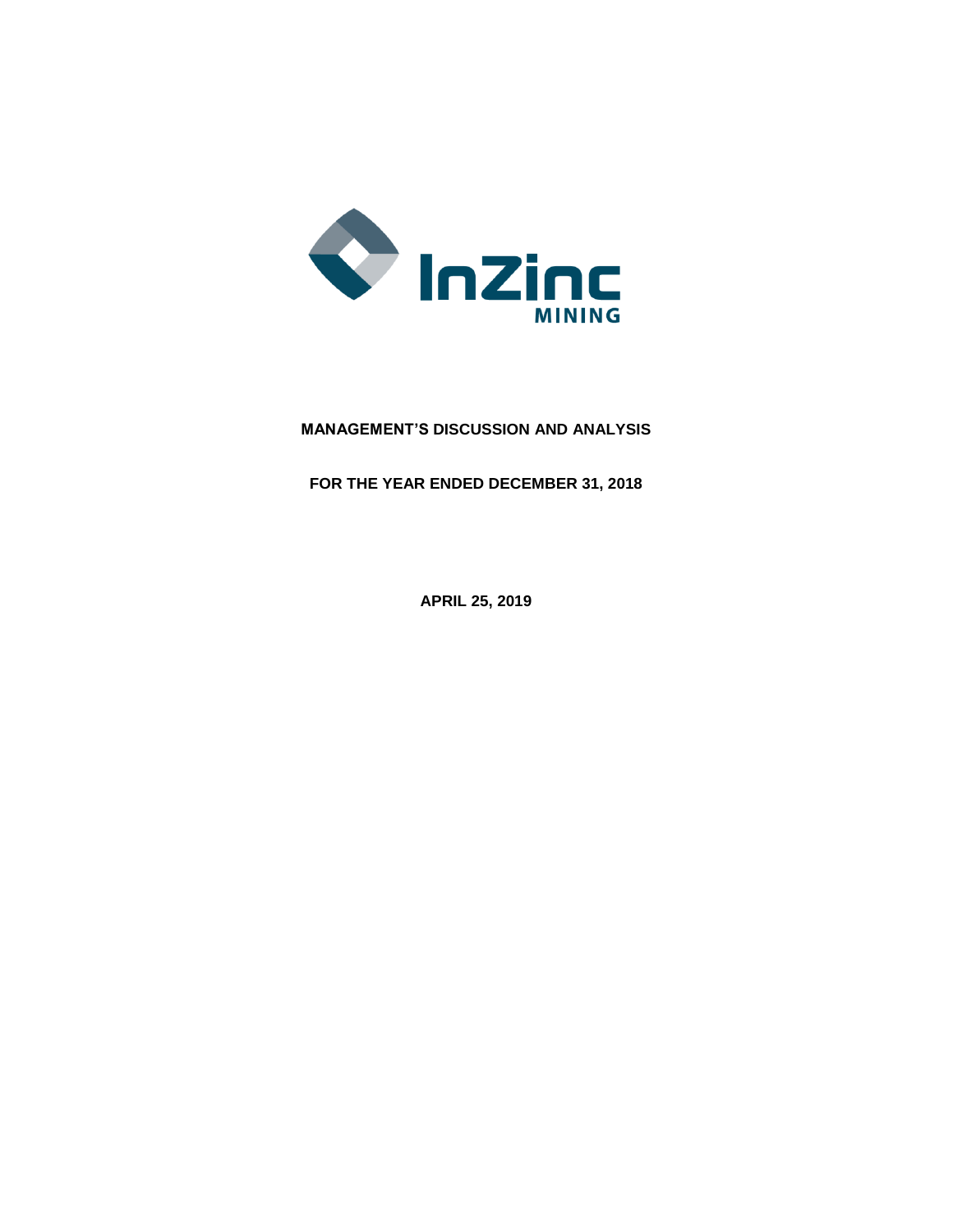### **Description of Management Discussion and Analysis**

The purpose of this Management's Discussion and Analysis ("MD&A") is to explain management's point of view regarding the past performance and future outlook of InZinc Mining Ltd. (the "Company"). This report also provides information to improve the reader's understanding of the consolidated financial statements and related notes for the year ended December 31, 2018 and 2017 as well as important trends and risks affecting the Company's financial performance. Those financial statements are prepared in accordance with International Financial Reporting Standards ("IFRS") as issued by the International Accounting Standards Board. All amounts in the financial statements and in this discussion and analysis are expressed in Canadian dollars, unless otherwise indicated. The following discussion is dated and current as of April 25, 2019. This MD&A contains forward-looking information and statements which are based on the conclusions of management. The forward-looking information and statements are only made as of the date of this MD&A.

The Company's certifying officers, based on their knowledge, having exercised reasonable diligence, are also responsible to ensure that these filings do not contain any untrue statement of a material fact or omit to state a material fact required to be stated or that is necessary to make a statement not misleading in light of the circumstances under which it was made, with respect to the period covered by these filings, and these financial statements together with the other financial information included in these filings. The Board of Directors' approves the Financial Statements and MD&A and ensures that management has discharged its financial responsibilities. The Board's review is accomplished principally through the Audit Committee, which meets periodically to review all financial reports, prior to filing.

All amounts are stated in Canadian dollars unless otherwise indicated. Additional information on the Company is available on SEDAR and at the Company's website, www.inzincmining.com.

#### **Forward-Looking Statements**

Certain disclosures contained in this MD&A may constitute forward-looking information. This is information regarding possible events, conditions or results of operations of the Company that is based upon assumptions about future economic conditions and courses of action which is inherently uncertain. All information other than statements of historical fact may be forward-looking information.

Forward-looking information is subject to a variety of risks and uncertainties which could cause actual events or results to differ from those reflected in the forward-looking statements, including, without limitation, risks and uncertainties relating to the interpretation of drill results and the estimation of mineral resources, the geology, grade and continuity of mineral deposits and the possibility that future exploration and development results will not be consistent with the Company's expectations. Some other risks and factors which could cause results to differ materially from those expressed in the forward-looking information contained in this MD&A are described under the heading "Risks and Uncertainties".

Readers are cautioned that any such listings of risks are not, and in fact cannot be, complete. Although the Company has attempted to identify important factors that could cause actual events and results to differ materially from those described in the forward-looking information, there may be other factors that cause events or results to differ from those intended, anticipated or estimated. The Company believes the expectations reflected in the forward-looking information are reasonable but no assurance can be given that these expectations will prove to be correct and readers are cautioned not to place undue reliance on forward-looking information contained in this MD&A.

The forward-looking information contained in this MD&A is provided as of the date hereof and the Company undertakes no obligation to update publicly or revise any forward-looking information, whether as a result of new information, future events or otherwise, except as otherwise required by law. All of the forward-looking information contained in this MD&A is expressly qualified by this cautionary statement.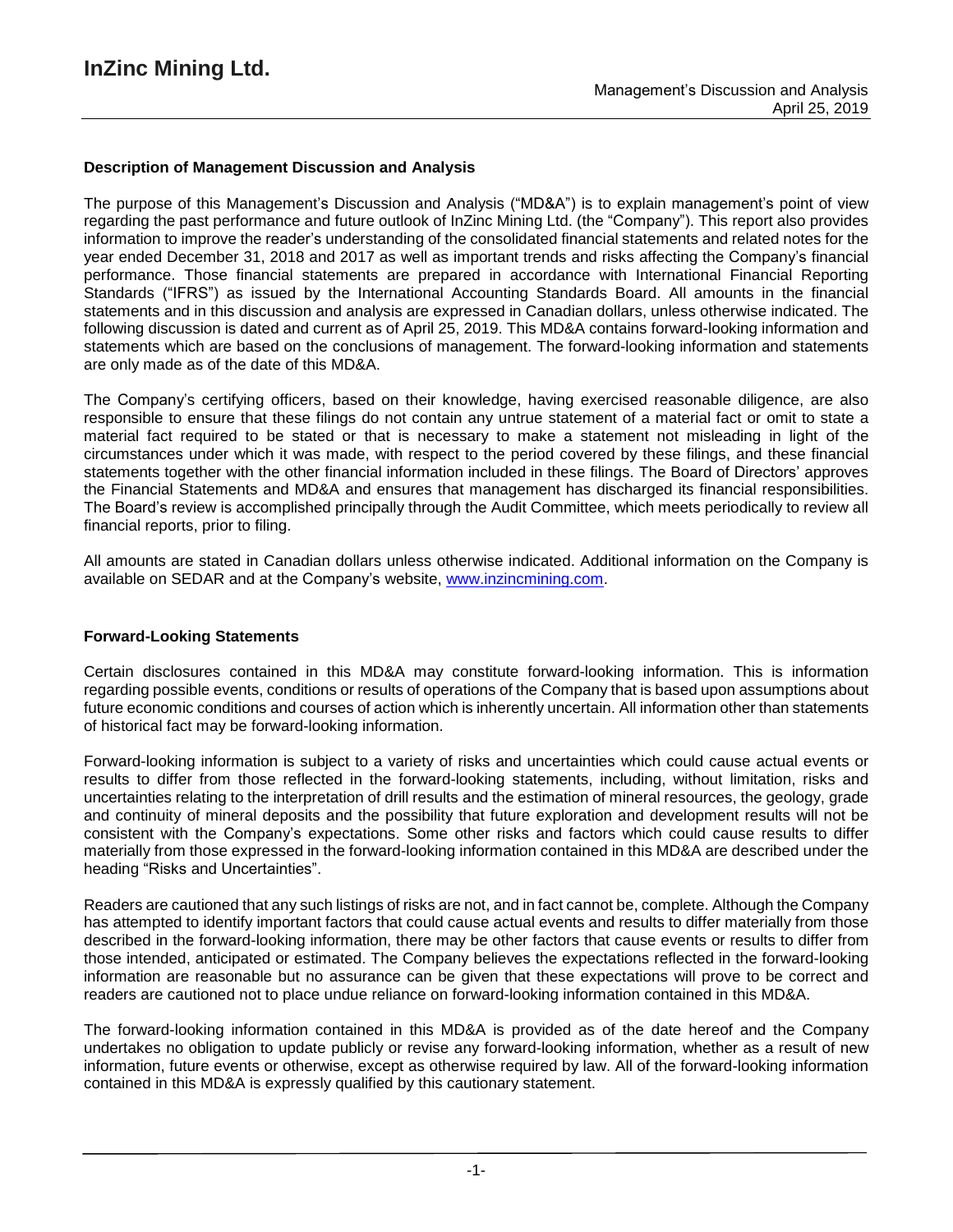### **Description of Business**

The Company is incorporated under the Canada Business Corporations Act and is listed on the TSX Venture Exchange ("TSX-V") under the trading symbol IZN. It was renamed from Lithic Resources Ltd. on February 18, 2014. The principal business of the Company is the acquisition, exploration and development of mineral properties ("exploration and evaluation assets"), either solely or through joint ventures and options.

To date the Company has not generated any revenues.

### **Discussion of Operations**

The Company currently holds three active mineral properties at varying stages of exploration and advancement. The Company's West Desert Zinc Property (100% interest) ("West Desert"), formerly known as the Crypto Zinc Property, is located in western Utah and the early stage Indy Zinc Property (100% option) ("Indy") is located in central British Columbia. Both properties are well located for potential development with proximal access to power, roads and rail infrastructure. In 2018, the Company staked 126 claims on the PX property (100% interest) ("PX"), located near West Desert. In addition to exploring its existing properties, the Company is engaged in a continuing review of other properties and projects for possible acquisition.

In 2014, the Company announced the results of a positive Preliminary Economic Assessment ("PEA") on the Company's West Desert ("WD") deposit located approximately 160 km south west of Salt Lake City, Utah. The PEA, based on conventional bulk underground mining and processing, estimated an after-tax NPV (8%) of US\$258 million and IRR of 23% over a 15-year mine life assuming base case long term metal prices (*US\$; zinc = \$1 /lb, copper =* \$3/lb, iron = \$105/t, indium = \$600/kg, silver = \$21/oz, gold = \$1,300/oz). The 2014 PEA outlined an indicated resource of 13.0 million tonnes grading 2.16% zinc, 0.23% copper, 33 g/t indium and 48% magnetite, plus an inferred resource of 46.0 million tonnes grading 1.76% zinc, 0.22% copper, 24 g/t indium and 48% magnetite. The 2014 PEA highlighted continued exploration as an integral part of further work leading to a Prefeasibility Study at West Desert.

For additional information on the West Desert PEA please refer to the Company's press release dated April 1, 2014 and the Company's report entitled "Technical Report on the West Desert Zinc-Copper-Indium-Magnetite Project, Preliminary Economic Assessment, Juab County, Utah" at [www.inzincmining.com](http://www.inzincmining.com/) or [www.sedar.com.](http://www.sedar.com/)

Indy is located approximately 100 km southeast of the city of Prince George, the major hub for transportation and heavy industry in central BC. The property consists of approximately 11,000 hectares covering a 25 km strike of Cambrian to Mississippian aged sedimentary rock formations prospective for zinc deposits.

West Desert, Indy, and PX are at the exploration stage and have not generated any revenues. At December 31, 2018, the Company had not yet achieved profitable operations and has a deficit of \$9,081,557 (2017 - \$8,619,097).

Since the Company's properties are at the exploration stage, it does not have operations or operating results in the conventional use of the terms. The Company's financial success will ultimately be dependent upon finding economically recoverable mineral reserves, confirmation of its interest in those reserves and its ability to obtain the necessary financing to profitably produce those reserves. Further information on the Company's properties can be found on the Company's website at www.inzincmining.com.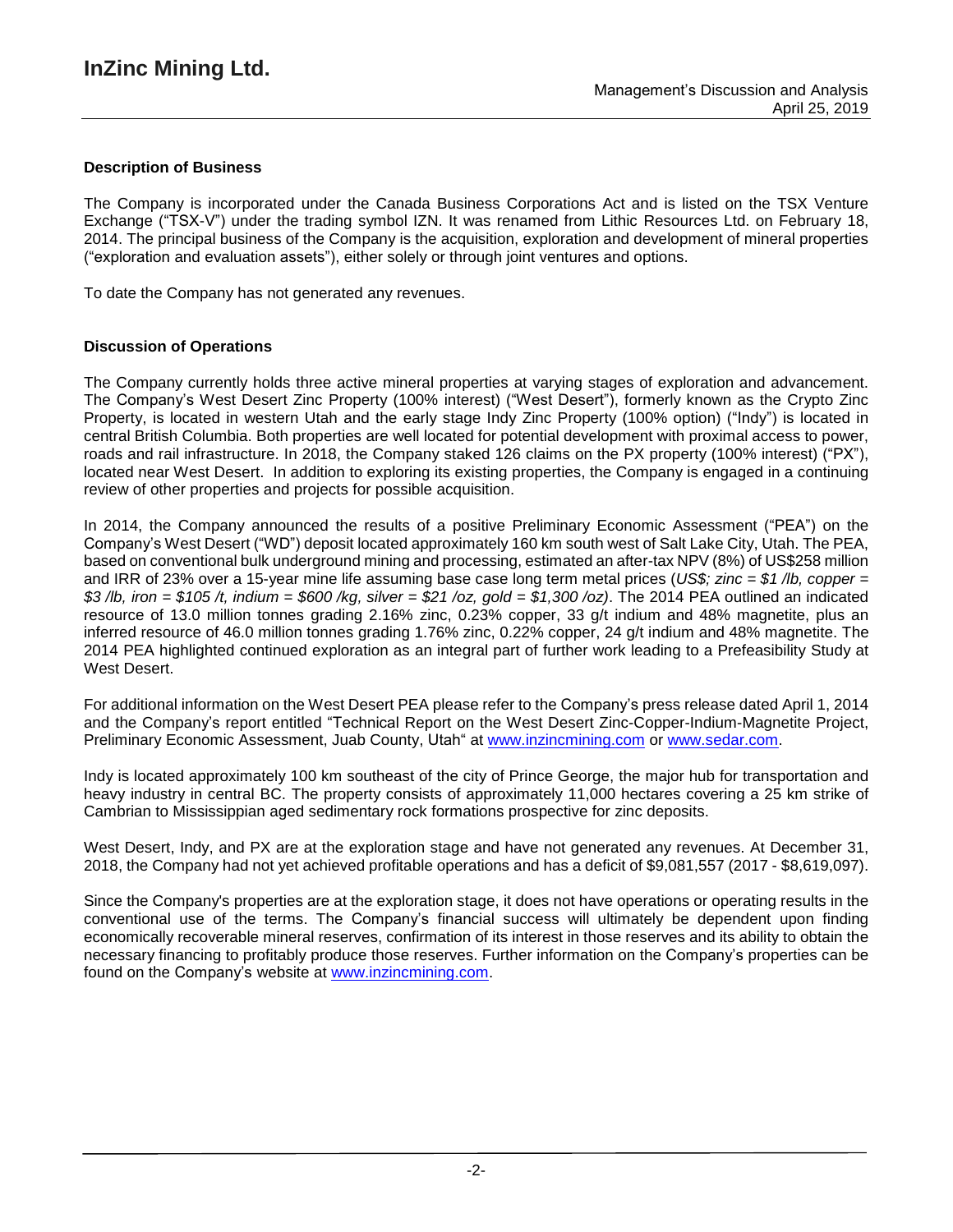### **Mineral Properties**

### West Desert

In May of 2005, the Company signed an agreement to purchase a 100% interest in the Property from EuroZinc Mining Corporation ("EuroZinc") in exchange for 1,500,000 shares and \$25,000 in cash. Certain claims comprising the Property are subject to a 1.5% net smelter returns royalty ("NSR") and a future cash payment (\$1,000,000 upon completion of financing necessary for production) currently held by Osisko Gold Royalties Ltd. (formerly Vaaldiam Mining Ltd). Since the 2005 acquisition from EuroZinc, the Company has acquired, either wholly or in part, several additional claims.

West Desert comprises 4,258 acres and is located about 160 km southwest of Salt Lake City, Utah. Early mining activity includes the historic Fish Springs Mining District from which recorded production of 2,700,000 oz of silver occurred from the late 19th century through the mid-1950's. The WD deposit was discovered in the 1960's and was originally explored for its iron potential. Drilling campaigns in the 1980's, 1990's and by the Company in 2007-2008 have subsequently outlined the large zinc resources currently hosted in the WD deposit. The property is crossed by a power-line, is easily accessible by road and has railheads within 90 km.

The WD deposit is a significant carbonate replacement deposit, similar in many respects to the deposits comprising the world class Bingham, Park City and Tintic mining districts located some 130 km to the east. Zinc mineralization at West Desert is concentrated in two contiguous zones, known as the Main and Deep (CRD) Zones hosted in a sequence of Cambrian to Ordovician carbonate rocks cut by a quartz monzonite intrusive of Late Eocene age. The Main zone is generally oxidized to a maximum depth of about 250 m. The general distribution of mineralization on the West Desert property shows zoning similar to that in typical porphyry/CRD systems, with an inner zone of molybdenum-rich mineralization grading outwards through copper and zinc, then lead, silver and manganese with increasing distance from the intrusive.

Various historic workings in the Fish Springs District were developed on high grade silver-lead replacement deposits controlled by structures and occur to the east of the WD deposit. Total production in the district, in which the single largest mine by far was the Utah Mine, is recorded at about 20,300 tons grading 128 ounces silver per ton (4,389 gpt) and 44% lead. High grade intercepts of silver-rich replacement style mineralization have been encountered in drilling outside of the historical mine area.

From 2006 to 2010, the Company completed geophysical surveys, metallurgical studies and over 10,000 m of diamond drilling. In September 2010 the Company completed a PEA of the West Desert project. In 2014 the Company completed a revised PEA of the West Desert project which supersedes all earlier reports.

### *Highlights of 2014 PEA*

- After-tax NPV (8%) of US\$258 million, IRR of 23% and payback of 3.7 years assuming base case long term metal prices (US\$; zinc = \$1 /b, copper = \$3 /b, iron = \$105 /t, indium = \$600 /kg, silver = \$21 /oz, *gold = \$1,300 /oz)*
- conventional bulk underground mining of sulphide resources
- 2.37 million tonnes per year mined over a 14.8-year mine life
- conventional processing to produce three clean concentrates
- zinc recoveries of 92% into a concentrate grading 55% zinc and containing high levels of indium
- copper recoveries of 74% into a concentrate grading 29% copper with payable levels of silver and gold
- average annual production of 107.9 million lbs zinc, 9.9 million lbs copper and 1.0 million tonnes iron concentrate (magnetite)
- initial and life-of-mine capex of US\$247.4 million and US\$388.9 million, respectively
- good potential for resource expansion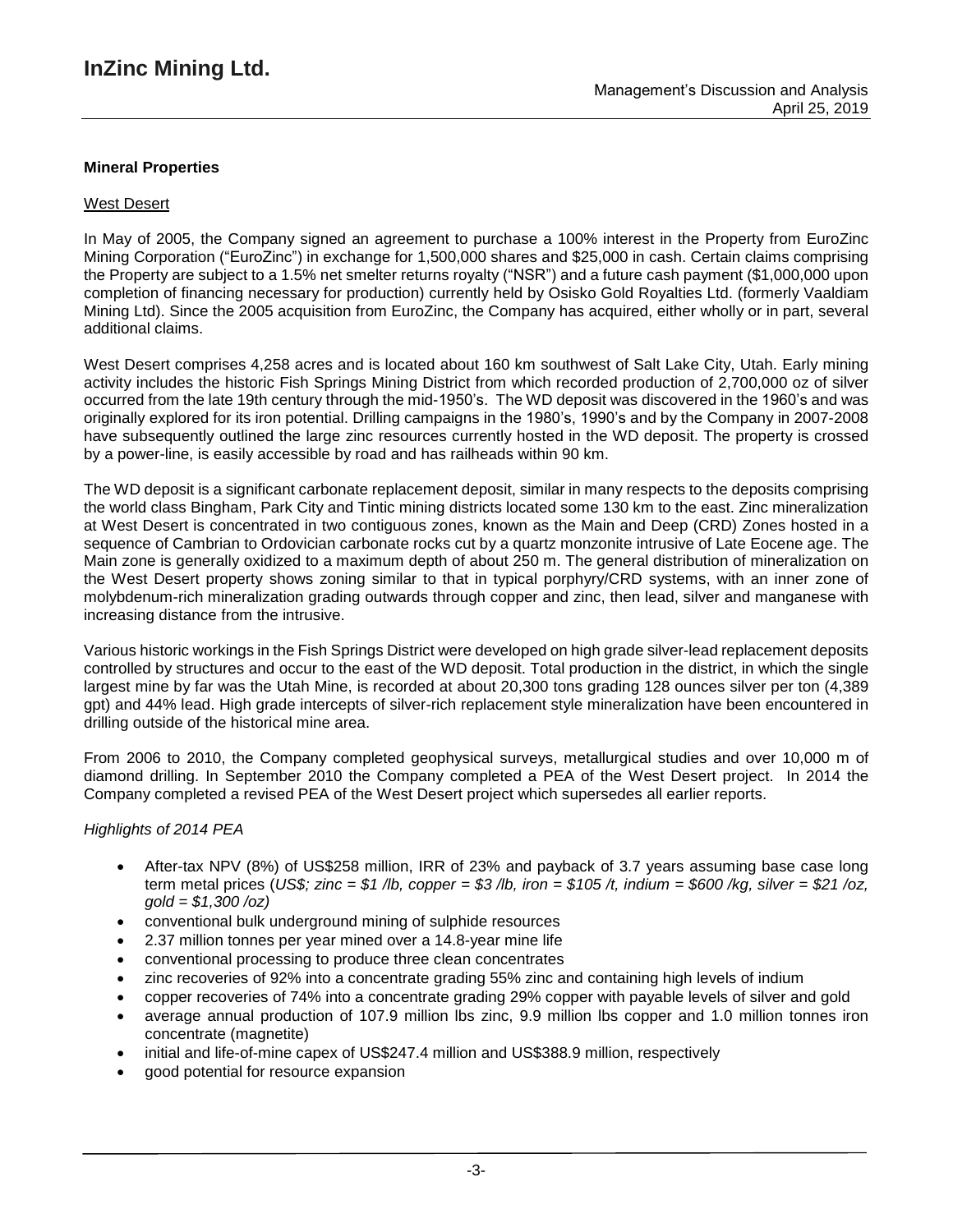#### West Desert (cont'd…)

For additional information on the West Desert PEA please refer to the Company's press release dated April 1, 2014 and the Company's report entitled "Technical Report on the West Desert Zinc-Copper-Indium-Magnetite Project, Preliminary Economic Assessment, Juab County, Utah" at [www.inzincmining.com](http://www.inzincmining.com/) or [www.sedar.com.](http://www.sedar.com/)

Note: The PEA is considered preliminary in nature. It includes Inferred mineral resources that are considered too *speculative to have the economic considerations applied that would enable classification as mineral reserves. There* is no certainty that the conclusions within the PEA will be realized. Mineral resources that are not mineral reserves *do not have demonstrated economic viability.*

#### *Silver Potential*

Known silver mineralization on the property includes numerous surface occurrences and past producing mines collectively described as the historic Fish Springs Mining District. The district included several operations including the Utah Silver mine, which produced 2.7 million ounces of silver, operated from 1860 until 1950 and is centered 650 m east of the WD deposit. Silver is not currently included in the 2014 PEA resources comprising the WD deposit.

### *2018 Programs*

In April 2018, the Company commenced diamond drilling. Geophysical surveys, completed in January 2018, supported target selection and corresponding drill hole locations over the exploration area.

On June 6, 2018 and August 27, 2018, the Company reported results of the drill program. The Company completed five deep holes totaling 3,279 m which focused on exploration and expansion of the large zinc resources outlined in the West Desert PEA.

#### *Highlights of the 2018 Drill Program*

- Drill hole WD18-01, drilled west of the existing deposit, intersected a thick interval of 15.4 m of 6.3% Zn, 0.1% Cu and 67 g/t In at 340 m below surface and approximately 60 m west of the known boundary of the existing sulphide resources.
- WD18-05, drilled below WD18-01, intersected shallow, high grade sulphide mineralization over 6.8 m averaging 16.5% Zn, 0.3% Cu, 60 g/t In and 14 g/t Ag at a downhole depth of 142 m. The hole was drilled to the west of existing sulphide resources.
- WD18-02, drilled to the east of the existing resources and 400 m to the east of WD18-01, intersected multiple, narrow high grade zones including 1.5 m of 11.6% Zn, 0.1% Cu, 4 g/t In and 53 g/t Ag and established the eastward expansion potential of the CRD (Deep) zone by 175 m to the east.
- WD18-03, drilled 1.27 km to the east of WD18-01, intersected high grade silver mineralization 320 m beneath the historic Utah silver mine with a narrow intercept of 0.3 m of 1,402 g/t Ag, 1.2g/t Au and 44.5% Pb.
- WD18-04, drilled 120 m to the west of WD18-01, intersected 1.8 m of 8.6% Zn and 339 g/t In at 206.7 m downhole in a thick oxidized interval suggestive of deeper sulphide mineralization below.

The Company has received the necessary permits to complete an additional phase of drilling which is designed target the thicker higher grade western expansion potential discovered in the 2018 program.

#### *2019 Expenditure Requirements*

An estimated total of US\$34,000 is required in 2019 to keep the claims and leases comprising the West Desert property in good standing.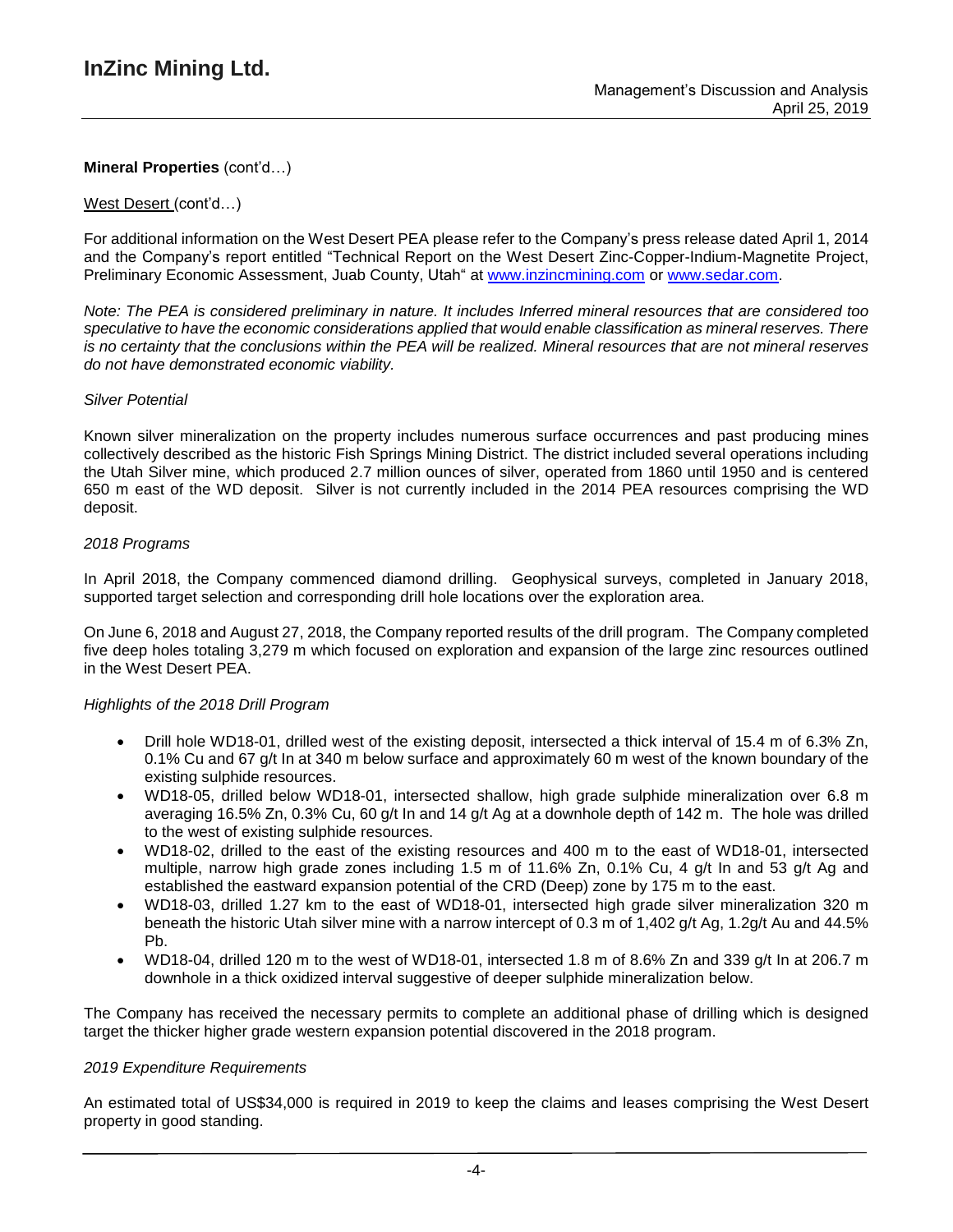**Indy** 

On January 26, 2017, the Company received TSX-V approval to enter into an option agreement to acquire a 100% interest in Indy from Pac Shield Resources Inc. ("PSR"), a private British Columbia company. Indy is located approximately 100 km southeast of the city of Prince George, British Columbia. The property is 85 km south of the CNR transcontinental railway and 65 km south of the Yellowhead highway at elevations ranging from 950 m to 1300 m. The property is accessed by well-maintained Forest Service roads.

Pursuant to the agreement with PSR, the Company has the option to earn a 100% interest over a five year period by making staged cash payments totaling \$305,000 (\$80,000 paid to date), issuing an aggregate of 2,100,000 shares (700,000 issued to date) and completing work commitments of \$2,600,000 (first and second year work commitments totalling \$275,000 have been completed). In addition, a \$500,000 cash payment and the issuance of 500,000 shares of the Company will be made to PSR if the Company files a technical report establishing a 500,000,000 pound zinc resource on the property. A further \$500,000 cash payment will be made to PSR should the Company file a technical report establishing a 750,000,000 pound zinc resource on the property. The property is subject to a 1.0% NSR held by PSR (the "PSR NSR") and a 1.5% NSR held by Kerry Curtis, a director, Chairman of the Board and former interim Chief Executive Officer of the Company, and a director and the controlling shareholder of PSR. On exercise of the option and prior to completion of a feasibility study on the property, the Company has the right to purchase the PSR NSR for \$1,500,000.

In fiscal year 2018, additional claims were acquired via staking.

Indy comprises claims (11,000 Ha) covering a 25 km continuous strike of sedimentary rock sequences spanning the Cambrian to Mississippian; a geological period known to produce most of the major western Canadian zinc deposits.

Activity in the area was first recorded by Kennco who between 1980 and 1982 completed mapping and soil geochemistry resulting in the definition of three large zinc-lead-silver geochemical anomalies over a 6.5km trend. This was followed by four diamond drill holes on two selected geochemical targets.

In 1988, Cominco optioned the property from Kennco and completed soil geochemistry programs outlining a fourth anomaly on the property (Anomaly A). Five shallow, wide-spaced diamond drill holes drilled by Cominco in 1989 targeted a portion of a high contrast soil anomaly (Anomaly B). All five holes intersected mineralization at estimated vertical depths less than 100 m over a 450 m long trend. Drill intersections ranged from 1.5 m to 19.7 m, grading from 1.9% to 8.9% zinc, 1.0 g/t to 55.6 g/t silver and 0.04% to 2.4% lead. True widths of these intersections are not known and in some cases core recoveries were less than 50%.

Cominco returned the property to Kennco post 1991, after which only minor activities are recorded.

From June to August of 2017 the Company completed geochemical surveys, geological mapping and prospecting in the anomaly B and C areas, two of four high priority areas occurring at Indy.

### *2018 Programs*

Phase I exploration programs were completed in mid-August 2018 and included soil geochemistry and access improvement in preparation for Phase II diamond drilling.

The Company completed its first diamond drill program (1270 m in eleven drill holes) at the Indy project in late September 2018. The program focused on testing anomalous soil geochemistry with shallow drill holes located in the southern portion of Anomaly B. There is no rock outcrop exposure in this area.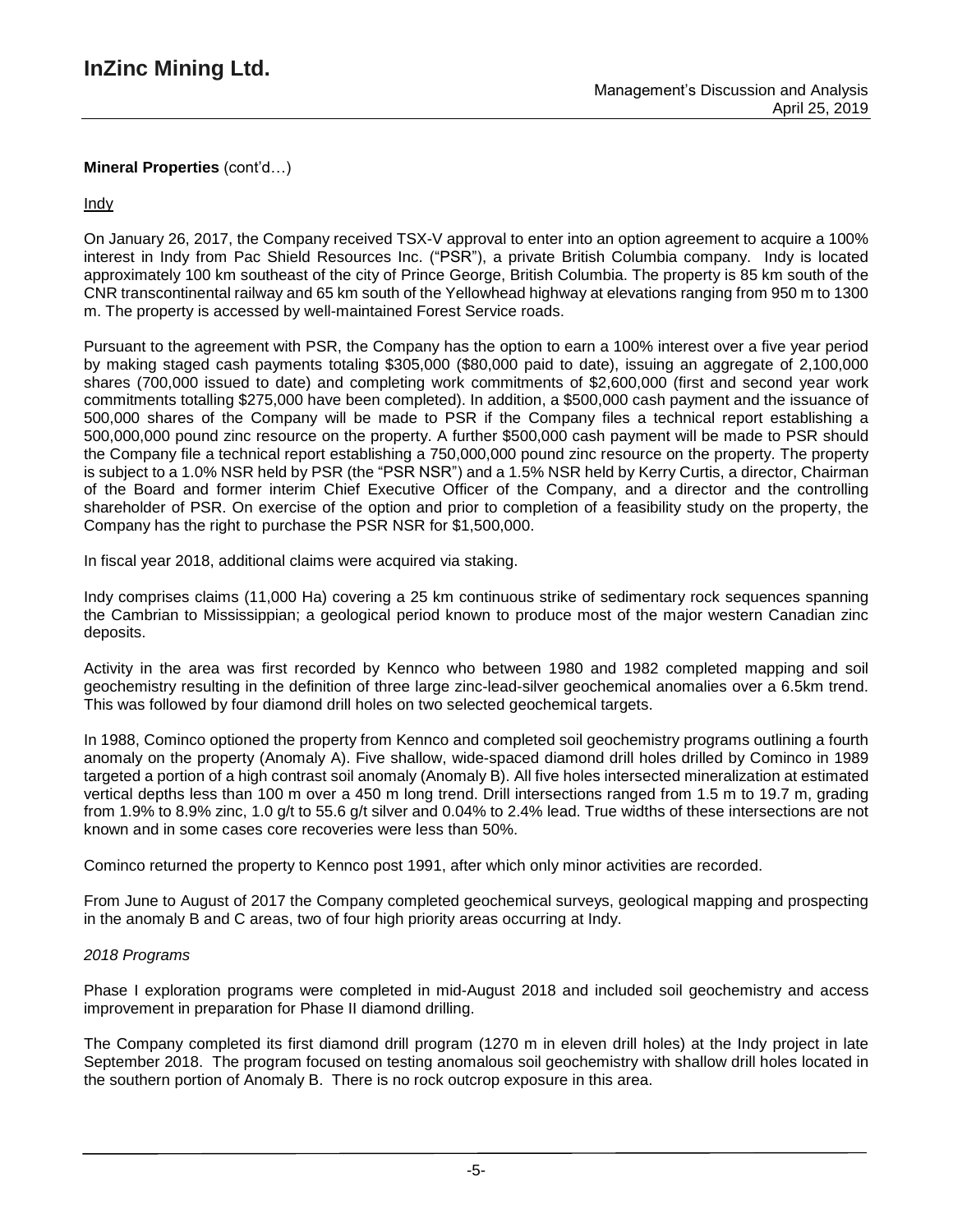Indy (cont'd…)

### *2018 Programs* (cont'd…)

In early November 2018, the company announced the discovery of shallow, high grade zinc sulphide mineralization in drill hole IB18-009 at the B-9 zone. Significant drill intersections from the 2018 drill program include:

### **B-9 Zone 2018 Drilling – Selected Highlights**

- 12.33% Zn, 2.98% Pb, 24.46 g/t Ag over 6.29 m at 60 m below surface in hole IB18-009
- 5.76% Zn, 0.48% Pb, 3.41 g/t Ag over 6.73 m at 56 m below surface in hole IB18-008
- 4.49% Zn, 1.13% Pb, 7.32 g/t Ag over 4.28 m at 27 m below surface and
- 2.24% Zn, 0.83% Pb, 5.23 g/t Ag over 5.38 m at 33 m below surface and
- 3.50% Zn, 0.66% Pb, 4.59 g/t Ag over 4.57 m at 37 m below surface in Hole IB18-002
- 9.26% Zn, 2.43% Pb, 17.98 g/t Ag over 3.05 m at 23 m below surface in hole IB18-003\*
- 3.88% Zn, 1.34% Pb, 8.90 g/t Ag over 3.99 m at 29 m below surface in hole IB18-006

Note: Drilled intersections are apparent width only. The intersections in IB18-002 are separated by lost core/no recovery. \*Low core *recoveries.*

The potential extension of the mineralization intersected at the B-9 Zone is supported by a 725 m long untested, high-contrast soil geochemical trend which extends to the west, north and south of the area currently drilled. Depth potential of the B-9 mineralization also remains to be tested.

The 2018 drill program provided key geological insights into the distinctive mineralization type, termed sedimentary exhalative (Sedex), at this relatively small area at one of the four large geochemical anomalies on the property. Sedex type zinc deposits are relatively rare, known to occur as clusters on a district scale and formed only within specific ages of sedimentary rock formations referred to as time horizons. The large and well-known deposits occur in the Yukon, northern and southern British Columbia, Australia and southern Africa. The Indy project is underlain by sedimentary formations correlated in age by the Geological Survey of Canada (Struik,1988) to the same time horizons hosting the large Sedex deposits of northern British Columbia and the Yukon.

### *Large Exploration Targets*

To date, four large soil geochemical anomalies with an aggregate length of 4.0 km occur on the property. Preliminary drilling at the B-9 zone (a 270 m long portion of Anomaly B) indicated that soil geochemistry is a cost-effective method of targeting sub-surface mineralization. Anomalies Action, C and D remain to be drill tested by the Company.

| <b>Geochemical Anomaly</b> | Length (strike)         |
|----------------------------|-------------------------|
| Anomaly B                  | $1.5 \text{ km}$        |
| Anomaly C                  | 700 m - open            |
| Anomaly D                  | $1.0 \text{ km}$ - open |
| Action                     | 800 km - open           |

In October 2018, the Company increased its claim holdings to approximately 11,000 Ha, covering a continuous 25 km belt of the prospective strata which hosts the Indy mineralization. These contiguous claims encompass an additional zinc-in-soil geochemical anomaly, called the Action anomaly. The Action anomaly was delineated by Noranda Exploration in 1989 and consists of multiple high contrast (up to 3400 ppm) soil geochemical samples over a trend of 800 m.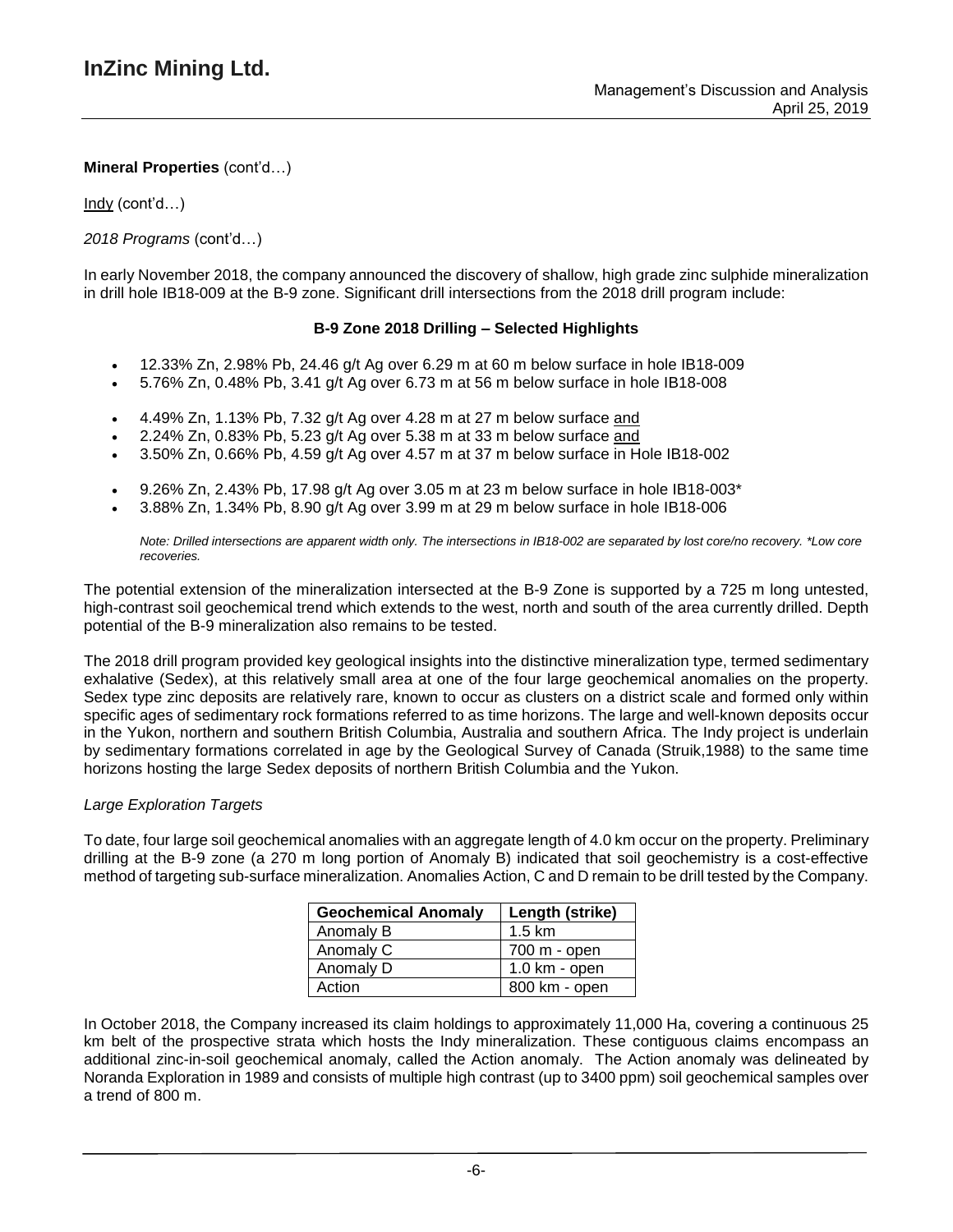Indy (cont'd…)

*2018 Programs* (cont'd…)

The Company has a 2019 exploration program planned, including extensive soil geochemical programs, commencing in June, to prioritize these large targets for further drilling.

Exploration activities are permitted and monitored under a Multi-Year Access Bond (MYAB) with the Government of British Columbia

### *2019 Expenditure Requirements*

Under the terms of the Indy option agreement, additional property expenditures of \$200,000 are required on or before January 29, 2019. These requirements have been met.

### PX

In fiscal year 2018, the Company acquired, via staking, 126 mining claims located in Utah, USA. PX is a grassroots exploration stage project.

On April 3, 2019, the Company signed a term sheet with Ash-ley Woods LLC ("Ash-ley"), a private limited liability company, for Ash-ley to earn a 35% interest in PX by completing an initial drill program.

### *2018 Programs*

Various geochemical studies were completed in 2018 supporting the concept of a covered intrusive. In addition, an IP orientation survey was completed in late 2018.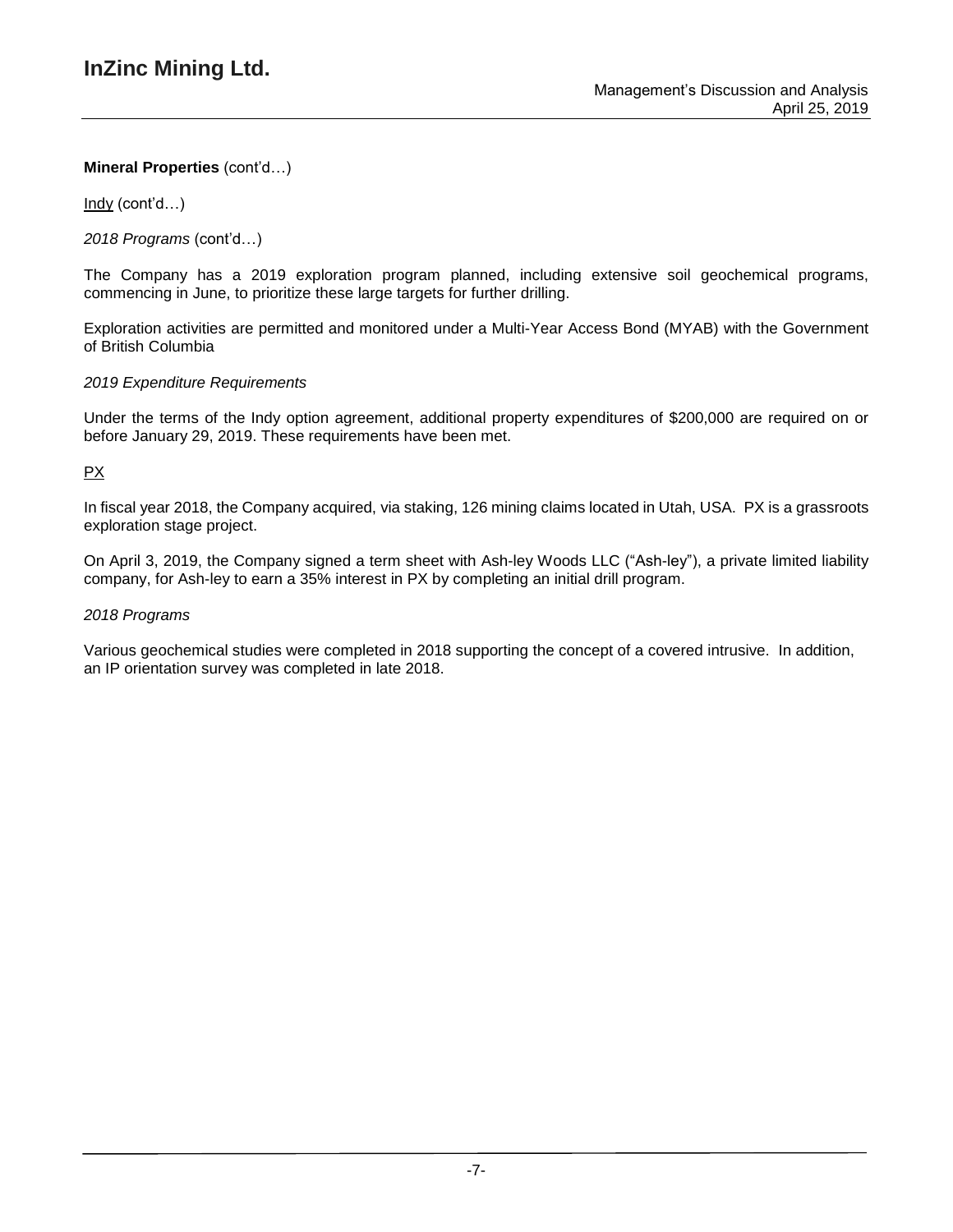# **Summary of Exploration Activities**

The following table represents expenditures incurred on the exploration and evaluation assets during the year ended December 31, 2018:

|                                     | <b>West Desert</b> | <b>PX</b>     | <b>Indy</b>   | <b>Total</b>  |
|-------------------------------------|--------------------|---------------|---------------|---------------|
| <b>Acquisition costs</b>            |                    |               |               |               |
| Balance, December 31, 2017          | \$<br>394,127      | \$            | \$<br>79,280  | \$<br>473,407 |
| Additions during the year:          |                    |               |               |               |
| Cash payments                       |                    |               | 25,000        | 25,000        |
| Shares issued                       |                    |               | 29,000        | 29,000        |
| Staking                             |                    | 35,066        | 15,483        | 50,549        |
|                                     |                    | 35,066        | 69,483        | 104,549       |
| Balance, December 31, 2018          | 394,127            | 35,066        | 148,763       | 577,956       |
|                                     |                    |               |               |               |
| <b>Deferred exploration costs</b>   |                    |               |               |               |
| Balance, December 31, 2017          | 5,330,585          |               | 76,017        | 5,406,602     |
| Additions during the year:          |                    |               |               |               |
| Air support                         |                    |               | 11,165        | 11,165        |
| Analytical                          | 48,775             | 343           | 16,555        | 65,673        |
| Claims maintenance                  | 52,235             | 25,331        |               | 77,566        |
| Communication                       | 1,565              |               | 2,580         | 4,145         |
| Community engagement                |                    |               | 750           | 750           |
| Drilling                            | 1,059,237          |               | 336,041       | 1,395,278     |
| Engineering                         | 613                |               |               | 613           |
| Environmental                       |                    |               | 596           | 596           |
| Equipment and supplies              | 92,730             |               | 100,758       | 193,488       |
| Geophysics                          | 51,527             | 27,759        |               | 79,286        |
| Permitting                          | 290                |               | 3,319         | 3,609         |
| Personnel                           | 237,627            | 16,621        | 153,455       | 407,703       |
| Room and board                      | 57,811             |               | 27,189        | 85,000        |
| Travel                              | 10,954             | 2,792         | 7,291         | 21,037        |
|                                     | 1,613,364          | 72,846        | 659,699       | 2,345,909     |
| Balance, December 31, 2018          | 6,943,949          | 72,846        | 735,716       | 7,752,511     |
| B.C. mineral exploration tax credit |                    |               | (22, 805)     | (22, 805)     |
| Total, December 31, 2018            | \$7,338,076        | \$<br>107,912 | 861,674<br>\$ | \$8,307,662   |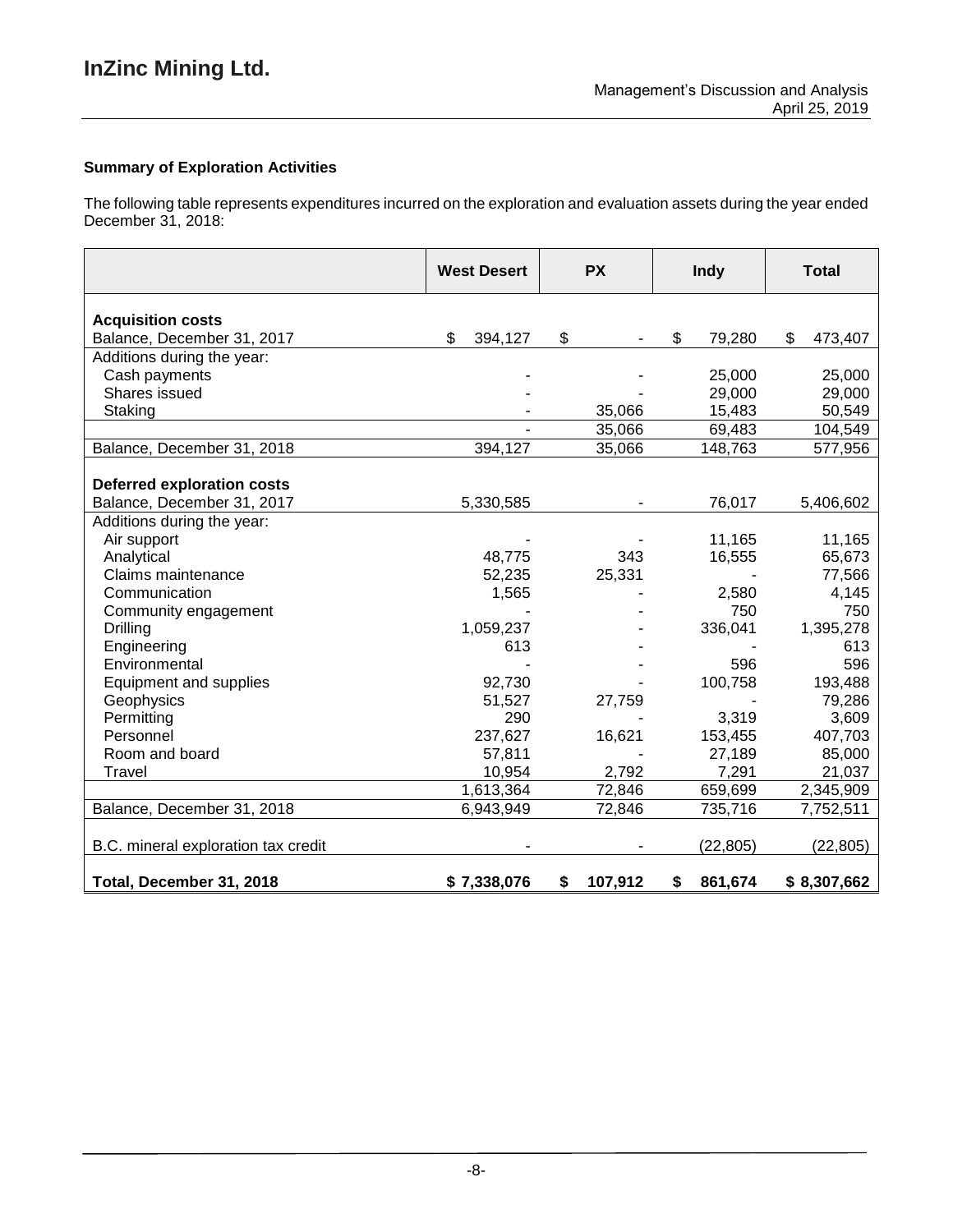### **Selected Annual Information**

The following financial data, which has been prepared in accordance with IFRS, is derived from the Company's financial statements for the year ended December 31, 2018, 2017, and 2016:

|                             |                          | 2018             | 2017             | 2016             |
|-----------------------------|--------------------------|------------------|------------------|------------------|
| Loss                        | Total                    | \$<br>(462, 460) | \$<br>(600, 585) | \$<br>(495, 357) |
|                             | Per Share <sup>(1)</sup> | \$<br>(0.00)     | \$<br>(0.01)     | \$<br>(0.01)     |
| Loss and Comprehensive Loss | Total                    | \$<br>(463, 355) | \$<br>(600, 794) | \$<br>(494, 440) |
|                             | Per Share <sup>(1)</sup> | \$<br>(0.00)     | \$<br>(0.01)     | \$<br>(0.01)     |
| <b>Total Assets</b>         |                          | \$<br>9,135,288  | \$<br>9,513,074  | \$<br>6,330,794  |
| <b>Working Capital</b>      |                          | \$<br>571,491    | \$<br>3,326,939  | \$<br>484,340    |
| <b>Total Liabilities</b>    |                          | \$<br>86,848     | \$<br>187,078    | \$<br>49,427     |

 $(1)$  basic and diluted

The Company's projects are at the exploration stage and have not generated any revenues. At December 31, 2018, the Company had not yet achieved profitable operations and has a deficit of \$9,081,557 (2017 - \$8,619,097). These losses resulted in a net loss per share for the year ended December 31, 2017 of \$0.00 (2017 - \$0.01).

The loss and comprehensive loss for the Company has varied from year to year, depending mainly on the amount of communication and investor relations activities, professional fees, exploration activity and whether or not stock options were issued.

#### **Results of Operations**

The following discussion should be read in conjunction with the accompanying Financial Statements and related notes for the period. The operating and administrative expenses for the year ended December 31, 2018 totalled \$462,460 (2017 - \$602,007).

The table below explains the major changes in expenditures for the year ended December 31, 2018 compared with the year ended December 31, 2017.

| <b>Expense</b>                          | <b>Change in Expense</b> | <b>Explanation for Change</b>                                                                                                                                                                                                                                                         |
|-----------------------------------------|--------------------------|---------------------------------------------------------------------------------------------------------------------------------------------------------------------------------------------------------------------------------------------------------------------------------------|
| Communication and<br>investor relations | Decrease of \$27,765     | Decrease is due to additional marketing, promotional<br>activities and disclosure fees related to financing<br>activities in the comparative period.                                                                                                                                  |
| Office and miscellaneous                | Decrease of \$14,878     | Decrease is due to fewer conferences being attended<br>during the current period. Office expenses were paid<br>to a director for six months in the current period<br>compared to 12 months in the prior. Insurance costs<br>were higher in the current year as premiums<br>increased. |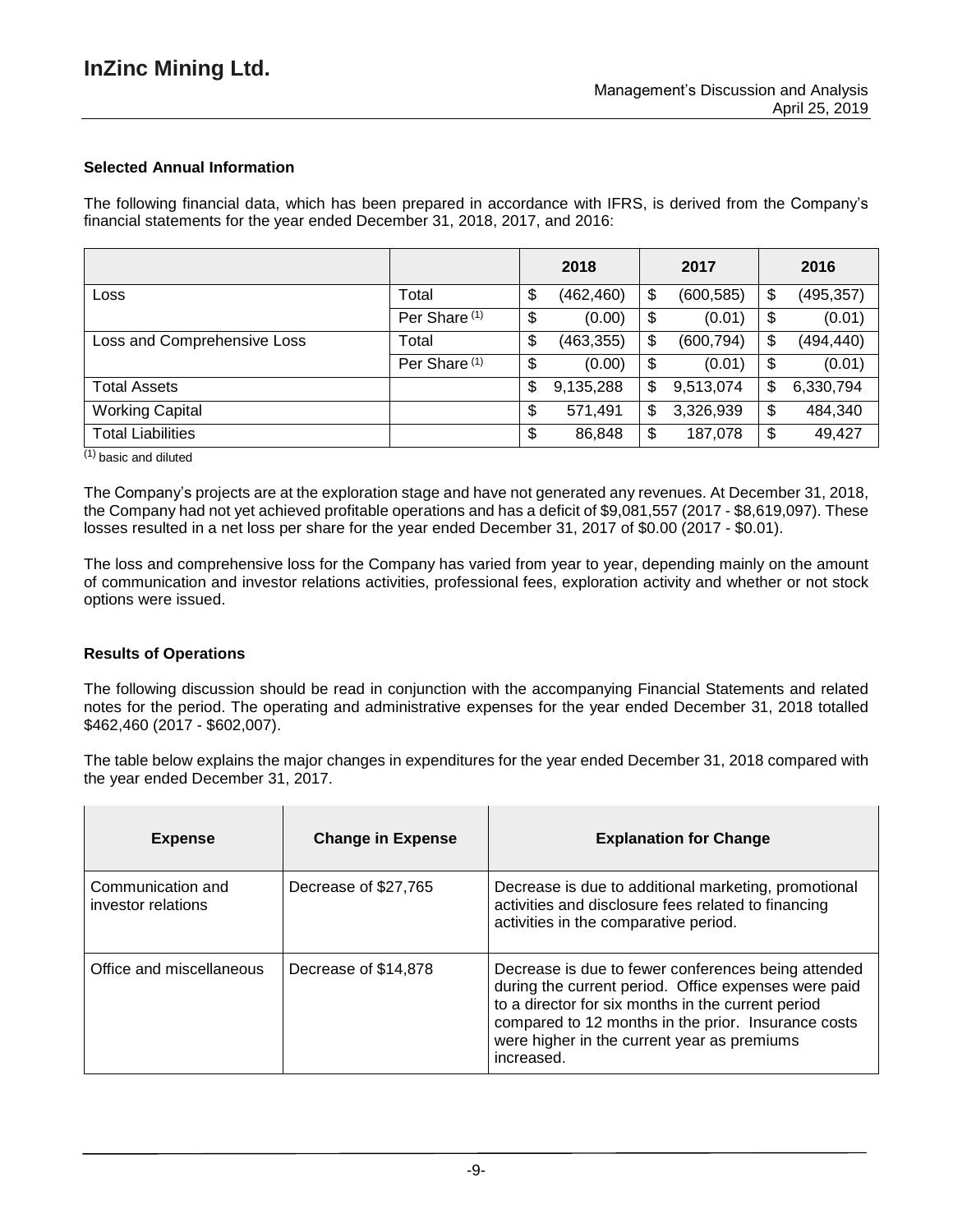# **Results of Operations** (cont'd…)

| <b>Expense</b>                  | <b>Change in Expense</b> | <b>Explanation for Change</b>                                                                                                                                                        |
|---------------------------------|--------------------------|--------------------------------------------------------------------------------------------------------------------------------------------------------------------------------------|
| Professional fees               | Increase of \$10,619     | Increase is a result of higher audit fees resulting from<br>increased operations during the period, including the<br>drilling programs, on the exploration and evaluation<br>assets. |
| Property investigation<br>costs | Increase of \$33,365     | Increase is due to the Company investigating<br>additional property opportunities, resulting in the<br>acquisition of PX during the period.                                          |
| Share-based<br>compensation     | Decrease of \$110,595    | Stock options were granted in the prior period<br>compared to nil the current. The prior period also had<br>options fully vest, which contributed to higher amounts<br>recorded.     |
| Travel                          | Decrease of \$21,170     | Decrease is due to reduced attendance at<br>conferences and financing activities compared to the<br>prior period.                                                                    |

### **Selected Quarterly Information**

| <b>Quarter Ended</b> | Revenue   | comprehensive loss | <b>Net loss</b><br><b>Loss and</b><br>per share (1) |    |        |
|----------------------|-----------|--------------------|-----------------------------------------------------|----|--------|
| December 31, 2018    | \$<br>Nil | \$                 | (111, 849)                                          | \$ | (0.00) |
| September 30, 2018   | \$<br>Nil |                    | (89,044)                                            | \$ | (0.00) |
| June 30, 2018        | \$<br>Nil | \$                 | (117, 040)                                          | \$ | (0.00) |
| March 31, 2018       | \$<br>Nil | \$                 | (145, 422)                                          | \$ | (0.00) |
| December 31, 2017    | \$<br>Nil | \$                 | (196,255)                                           | \$ | (0.00) |
| September 30, 2017   | \$<br>Nil | \$                 | (56, 744)                                           | \$ | (0.00) |
| June 30, 2017        | \$<br>Nil | \$                 | (229, 815)                                          | \$ | (0.00) |
| March 31, 2017       | \$<br>Nil | \$                 | (115,980)                                           | \$ | (0.00) |

*(1)* basic and diluted

### **Current Quarter**

The net loss for the quarter ended December 31, 2018 was \$111,849 or \$0.00 per share compared with a loss of \$196,255 or \$0.00 per share during the same quarter of 2017. Sources of variability include fluctuations in foreign exchange and expenditures for office and miscellaneous and share-based compensation. The following discussion should be read in conjunction with the accompanying Financial Statements and related notes for the period.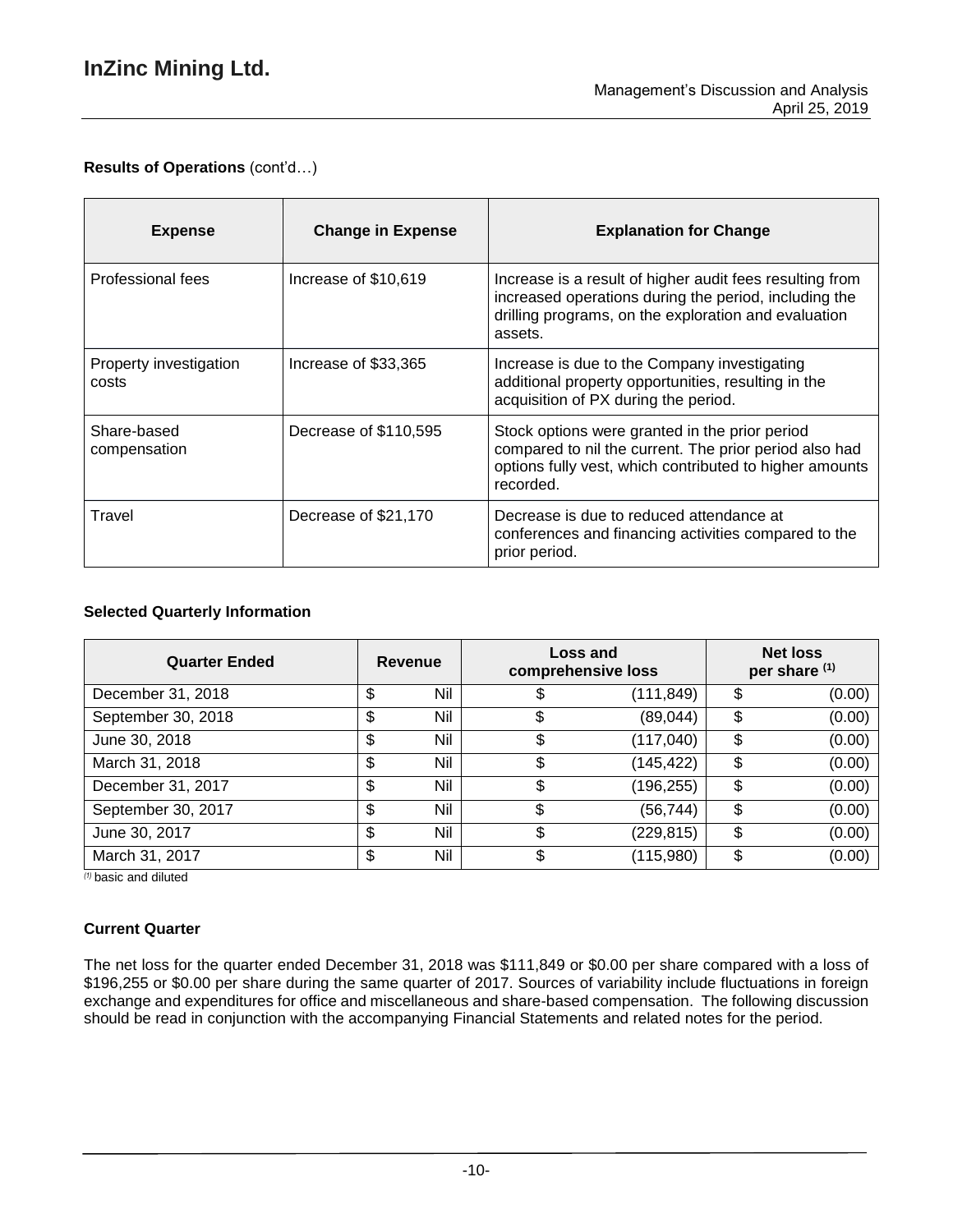### **Current Quarter** (cont'd…)

The table below explains the major changes in expenditures, not described above, for the three months ended December 31, 2018 compared with December 31, 2017.

| <b>Expense</b>              | <b>Change in Expense</b> | <b>Explanation for Change</b>                                                                                                                                              |
|-----------------------------|--------------------------|----------------------------------------------------------------------------------------------------------------------------------------------------------------------------|
| Foreign exchange            | Increase of \$14,004     | Increased exploration and evaluation expenditures in<br>the United States during the period, which, in turn, is<br>impacted by the fluctuations in foreign exchange rates. |
| Office and<br>miscellaneous | Decrease of \$18,294     | Decrease is a result of reduced office expenses in the<br>current period as compared to the prior period.                                                                  |
| Share-based<br>compensation | Decrease of \$70,261     | No incentive share options were issued in the current<br>period as compared to options granted in the prior<br>period.                                                     |

### **Related Party Transactions**

The Company entered into the following transactions with related parties during the year ended December 31, 2018:

Summary of key management personnel compensation:

|                                                                                                                                                                                                                                                                                                      |   | For the year<br>ended<br>December 31,<br>2018  |   | For the year<br>ended<br>December 31,<br>2017                      |
|------------------------------------------------------------------------------------------------------------------------------------------------------------------------------------------------------------------------------------------------------------------------------------------------------|---|------------------------------------------------|---|--------------------------------------------------------------------|
| Office and miscellaneous (Kerry Curtis)<br>Professional fees (Steve Vanry)<br>Share-based compensation (John Murphy)<br>Share-based compensation (Kerry Curtis)<br>Share-based compensation (Louis Montpellier)<br>Share-based compensation (Steve Vanry)<br>Share-based compensation (Wayne Hubert) | S | 18.000<br>30,000<br>10,998<br>10,998<br>39.524 | S | 36,000<br>32,000<br>46,695<br>29.714<br>41,396<br>23,312<br>91,783 |
|                                                                                                                                                                                                                                                                                                      |   | 109,520                                        | S | 300,900                                                            |

Included in rent is \$1,694 (2017 - \$9,000) paid or accrued to a company formerly related to Steve Vanry, the chief financial officer.

Included in accounts payable and accrued liabilities are amounts owing to related parties of \$2,627 (2017 - \$35,316).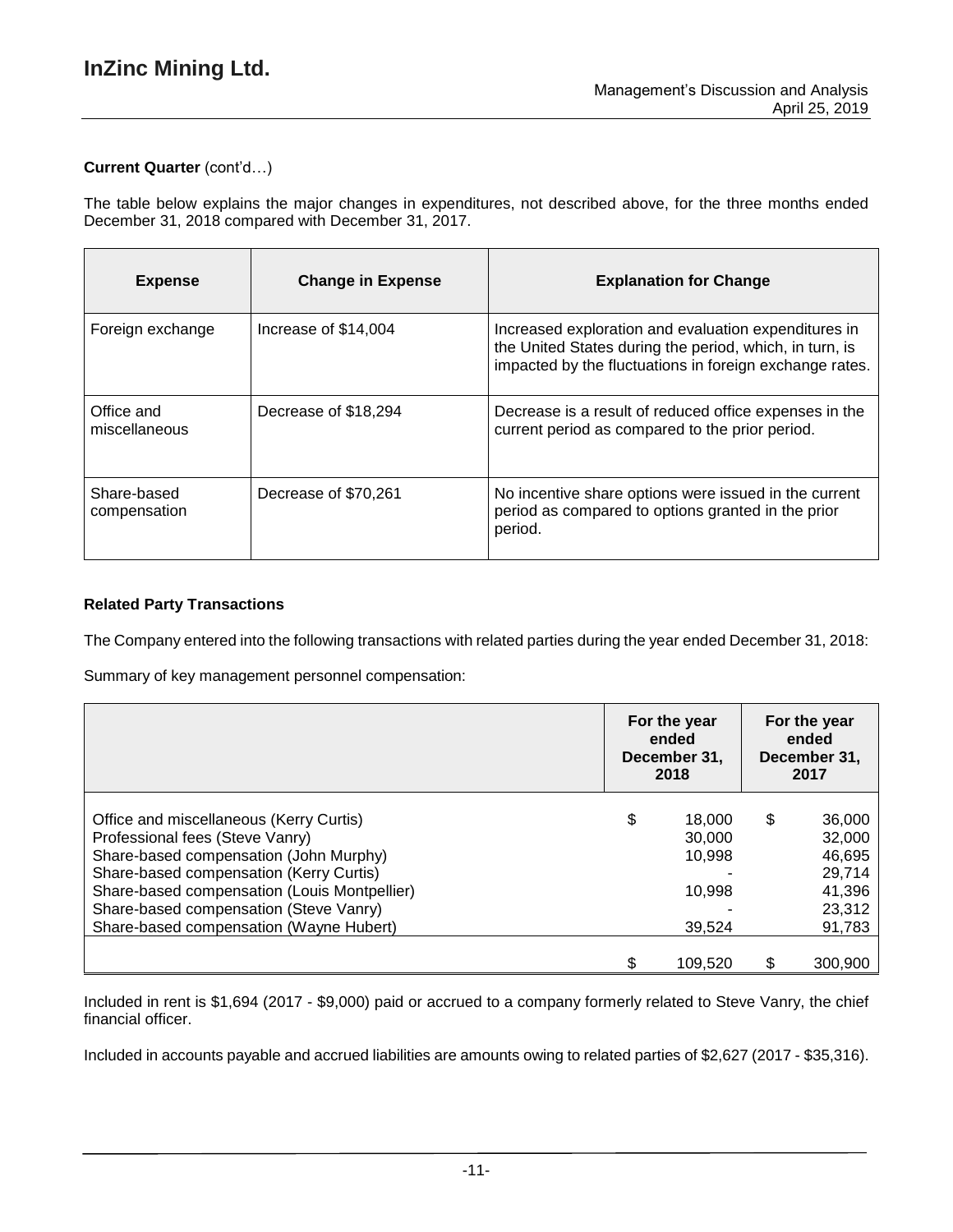## **Liquidity, Financial Position and Capital Resources**

As at December 31, 2018, the Company's liquidity and capital resources are as follows:

|                                                                 | For the year<br>ended<br>December 31,<br>2018 |                                    | For the year<br>ended<br>December 31,<br>2017 |                                        |
|-----------------------------------------------------------------|-----------------------------------------------|------------------------------------|-----------------------------------------------|----------------------------------------|
| Cash<br><b>Receivables</b><br>Prepaids<br>Marketable securities | \$                                            | 597,620<br>40.075<br>19,874<br>770 | \$                                            | 3,483,198<br>13,354<br>15,800<br>1,665 |
| Total current assets                                            |                                               | 658,339                            | \$                                            | 3,514,017                              |
| Accounts payable and accrued liabilities                        |                                               | 86,848                             | \$                                            | 187,078                                |
| <b>Total current liabilities</b>                                | \$                                            | 86,848                             | \$                                            | 187,078                                |
| Working capital                                                 | \$                                            | 571,491                            | \$                                            | 3,326,939                              |

The Company had a net working capital position of \$571,491 at December 31, 2018 compared with \$3,326,939 as at December 31, 2017. As at December 31, 2018, the Company had sufficient liquidity to meet its obligations for the next twelve months.

The Company had cash on hand of \$597,620 on December 31, 2018 (2017 - \$3,483,198). The source of cash was the completion of a private placement that raised proceeds, net of finders and legal costs, of \$3,334,555 and the exercise of stock options for proceeds of \$85,000 in the prior fiscal year. The primary use of cash during the period was the funding of operations of \$388,886 (2017 - \$265,182) and the acquisition and exploration of exploration and evaluation assets of \$2,360,406 (2017 - \$153,904). The current year also included the payment of \$92,906 of share issue costs related to the financing completed in the prior fiscal year and which had been accrued in the prior year.

The Company's general and administrative costs, exclusive of any management compensation or direct business costs such as acquisitions, field work or travel, are in the range of \$250,000 annually. These maintenance costs are typical for a public company of this nature and consist of stock exchange fees, legal fees, accounting and audit fees, transfer agent fees and general office expenses such as rent, insurance, basic administrative assistance and phone. As the Company has commenced further exploration of its properties, it may have an impact on general and administrative costs.

The Company has no known mineral reserves and is not in commercial production on any of its properties and accordingly, the Company does not generate cash from operations. The Company finances exploration activities by raising capital from equity markets from time to time.

### **Proposed Transactions**

There are no proposed transactions to be reported.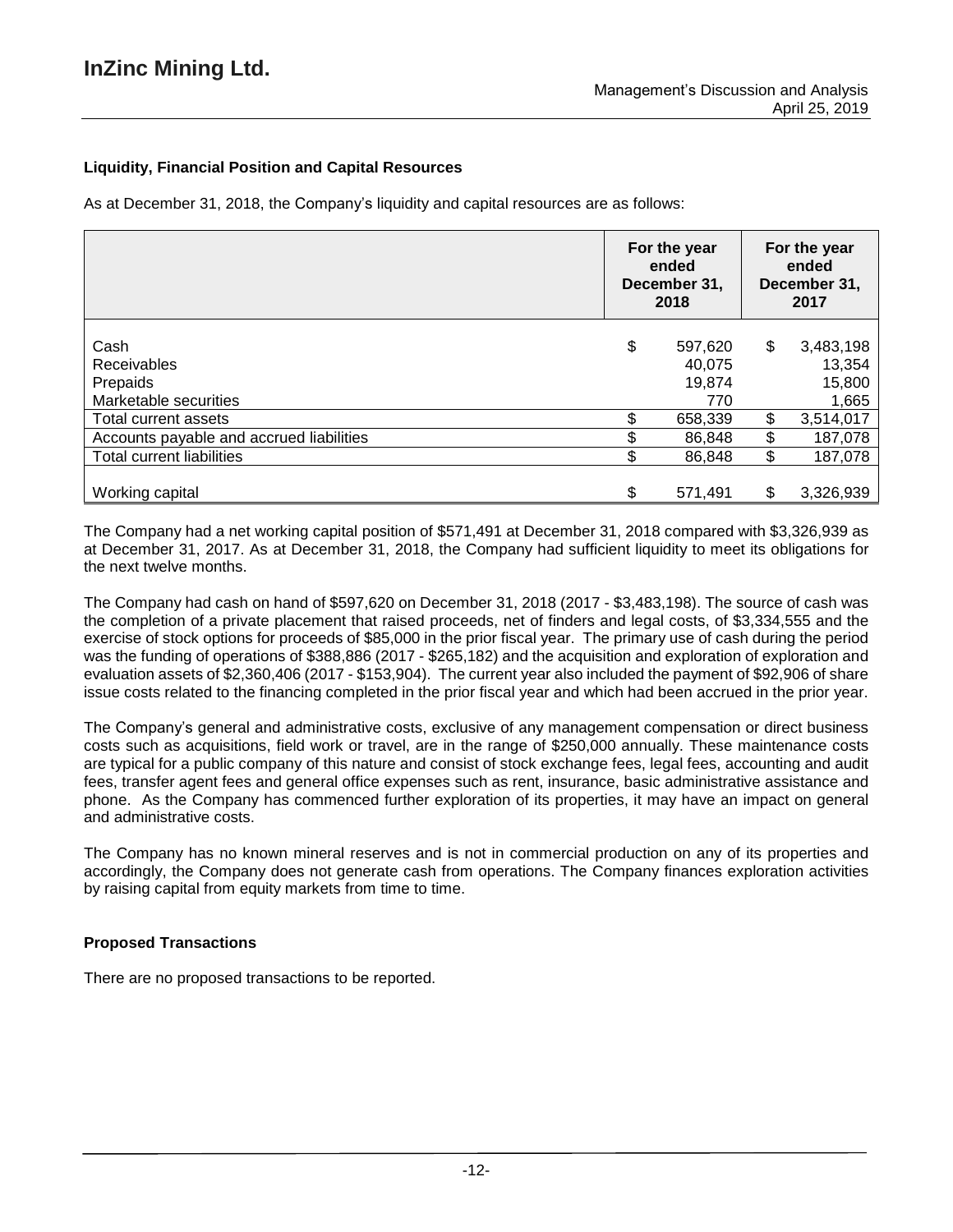### **Risks and Uncertainties**

The business and operations of the Company are subject to numerous risks, many of which are beyond the Company's control. The Company considers the risks set out below to be some of the most significant to potential investors in the Company, but not all of the risks associated with an investment in securities of the Company. If any of these risks materialize into actual events or circumstances or other possible additional risks and uncertainties of which the Company is currently unaware or which it considers to be material in relation to the Company's business actually occur, the Company's assets, liabilities, financial condition, results of operations (including future results of operations), business and business prospects, are likely to be materially and adversely affected. In such circumstances, the price of the Company's securities could decline and investors may lose all or part of their investment.

#### History of losses

The Company has incurred net losses since inception and as of December 31, 2018, had an accumulated deficit of \$9,081,557.

#### No history of dividends

Since incorporation, the Company has not paid any cash or other dividends on its common stock and does not expect to pay such dividends in the foreseeable future, as all available funds will be invested primarily to finance its mineral exploration programs. The Company will need to achieve profitability prior to any dividends being declared.

#### Dilution

The Company does not generate any revenues and does not have sufficient financial resources to undertake by itself all of its planned expenditures. The Company has limited financial resources and has financed its operations primarily through the sale of securities such as common shares. The Company will need to continue its reliance on the sale of such securities for future financing, resulting in dilution to the Company's existing shareholders. The amount of additional funds required will depend largely on the success of the Company's exploration programs.

Further expenditures will depend on the Company's ability to obtain additional financing which may not be available under favourable terms, if at all.

#### Capital and liquidity risk

The amount of financial resources available to invest for the enhancement of shareholder value is dependent upon the size of the treasury, profitable operations, and willingness to utilize debt and issue equity. Due to the size of the Company, financial resources are limited and if the Company exceeds growth expectations or finds investment opportunities it may require debt or equity financing. There is no assurance that the Company will be able to obtain additional financial resources that may be required to successfully finance transactions or compete in its markets on favourable commercial terms.

#### Dependence on key personnel

Loss of certain members of the executive team or key operational leaders of the company could have a disruptive effect on the implementation of the Company's business strategy and the efficient running of day-to-day operations until their replacement is found. Recruiting personnel is time consuming and expensive and the competition for a professional is intense. The Company may be unable to retain its key employees or attract, assimilate, retain or train other necessary qualified employees, which may restrict its growth potential.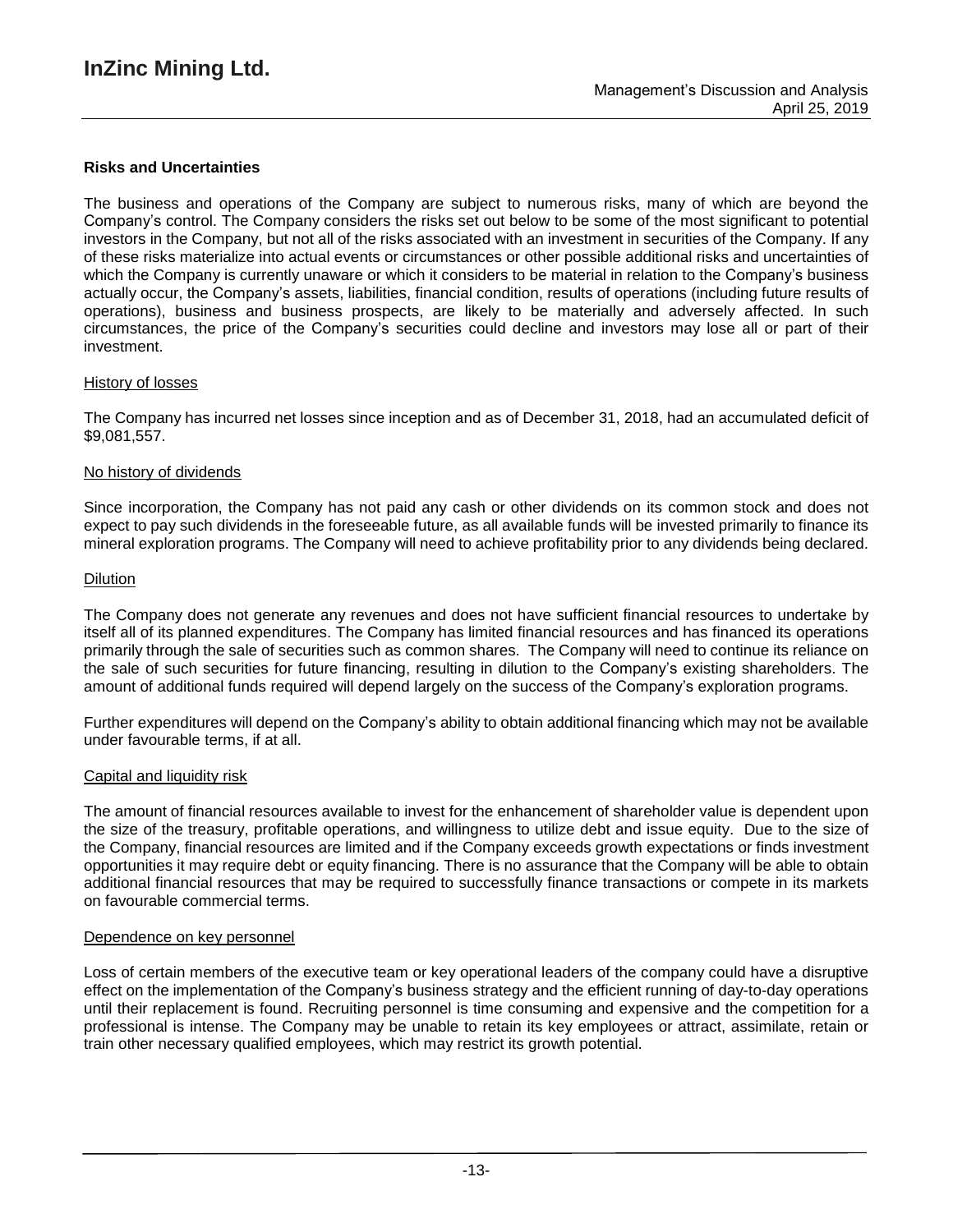## **Risks and Uncertainties (**cont'd…)

#### Mineral exploration

Mineral exploration is subject to a high degree of risk, which even a combination of experience, knowledge and careful evaluation may fail to overcome. These risks may be even greater in the Company's case given its formative stage of development. Furthermore, exploration activities are expensive and seldom result in the discovery of a commercially viable resource. There is no assurance that the Company's exploration will result in the discovery of an economically viable mineral deposit.

#### Preliminary Economic Assessments

Preliminary Economic Assessments are considered to be preliminary in nature. They include inferred mineral resources that are considered too speculative to have the economic considerations applied that would enable their classification as mineral reserves. There is no certainty that the conclusions within a Preliminary Economic Assessment will be realized. Mineral resources that are not mineral reserves do not have demonstrated economic viability.

### Management of industry risk

The Company is engaged primarily in mineral exploration and manages related industry risk issues directly. The Company's mineral exploration activities expose it to potential environmental liability risk. It is management's policy to review environmental compliance and exposure on an ongoing basis. The Company follows industry standards and specific project environmental requirements. The Company is currently in the exploration stage on its property interests and has not determined whether significant site recovery costs will be required. Management is not aware of and does not anticipate any significant environmental remediation costs or liabilities in respect of its current operations.

#### Commodity and equity prices

The Company has exposure to price risk with respect to commodity and equity prices. Equity price risk is defined as the potential adverse impact on the Company's earnings due to movements in individual equity prices or general movements in the level of the stock market. Commodity price risk is defined as the potential adverse impact on earnings and economic value due to commodity price movements and volatilities.

#### Other risks

The Company will need additional funding to complete its short and long term objectives. The ability of the Company to raise such financing in the future will depend on the prevailing market conditions, as well as the business performance of the Company. Current global financial conditions have been subject to increased volatility which has negatively impacted access to public financing. There can be no assurances that the Company will be successful in its efforts to raise additional financing on terms satisfactory to the Company. The market price of the Company's shares at any given point in time may not accurately reflect value. If adequate funds are not available or not available on acceptable terms, the Company may not be able to take advantage of opportunities, to develop new projects or to otherwise respond to competitive pressures.

The Company is dependent upon the services of key executives, including the Chief Executive Officer. Certain directors and officers of the Company also serve as directors and/or officers of other companies involved in mineral exploration and development and, consequently, there exists the possibility for such directors and officers to be in a position of conflict.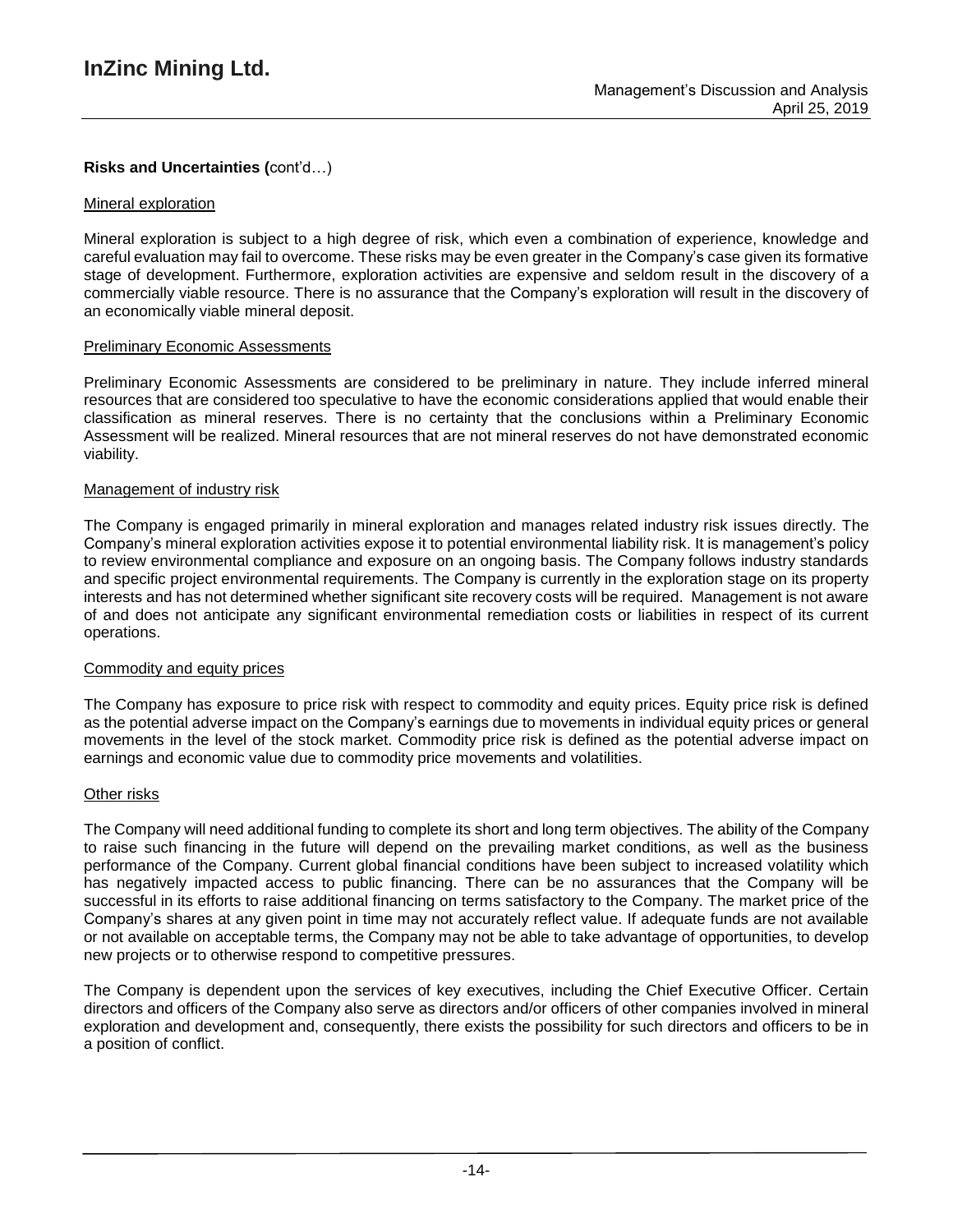### **Critical Accounting Estimates**

The preparation of these consolidated financial statements in conformity with IFRS requires management to make certain estimates, judgments and assumptions that affect the reported amounts of assets and liabilities at the date of the consolidated financial statements and the reported expenses during the period.

Although management uses historical experience and its best knowledge of the amount, events or actions to form the basis for judgments and estimates, actual results may differ from these estimates.

Estimates are made when applying accounting policies. The critical estimates that have the most significant effects on the amounts recognized in the consolidated financial statements are as follows:

### Economic recoverability and probability of future economic benefits of exploration and evaluation assets

Management has determined that exploration, evaluation, and related costs incurred which were capitalized may have future economic benefits and may be economically recoverable. Management uses several criteria in its assessments of economic recoverability and probability of future economic benefits including, geologic and other technical information, a history of conversion of mineral deposits with similar characteristics to its own properties to proven and probable mineral reserves, the quality and capacity of existing infrastructure facilities, evaluation of permitting and environmental issues and local support for the project.

### Valuation of share-based compensation

The Company uses the Black-Scholes Option Pricing Model for valuation of share-based compensation. Option pricing models require the input of subjective assumptions including expected price volatility, interest rate, and forfeiture rate. Changes in the input assumptions can materially affect the fair value estimate and the Company's earnings and equity reserves.

### **New Accounting Policies Adopted**

### IFRS 9, Financial Instruments

Effective January 1, 2018, the Company retrospectively adopted IFRS 9. This standard replaces IAS 39 Financial Instruments: Recognition and Measurement. Prior periods were not restated and there was no material impact to the Company's consolidated financial statements as a result of transitioning to IFRS 9. IFRS 9 introduced a revised model for classification and measurement, and while this has resulted in financial instrument classification changes, there were no quantitative impacts from adoption. Cash has changed classification from FVTPL to amortized cost. The carrying value is equal to its fair value given the short-term nature of the asset, therefore, there is no change in the carrying value as a result of the change in classification. There are no transitional impacts regarding financial liabilities in regards to classification and measurement.

The adoption of the ECL impairment model had a negligible impact on the carrying amounts of the Company's financial assets given the nature of the items and that receivables are substantially all current and there is a minimal level of default.

### IFRS 15, Revenue from Contracts with Customers

IFRS 15 establishes principles that an entity shall apply to report useful information to users of financial statements about the nature, amount, timing and uncertainty of revenue and cash flows arising from a contract with a customer. There was no impact on the consolidated financial statements as a result of adopting this standard.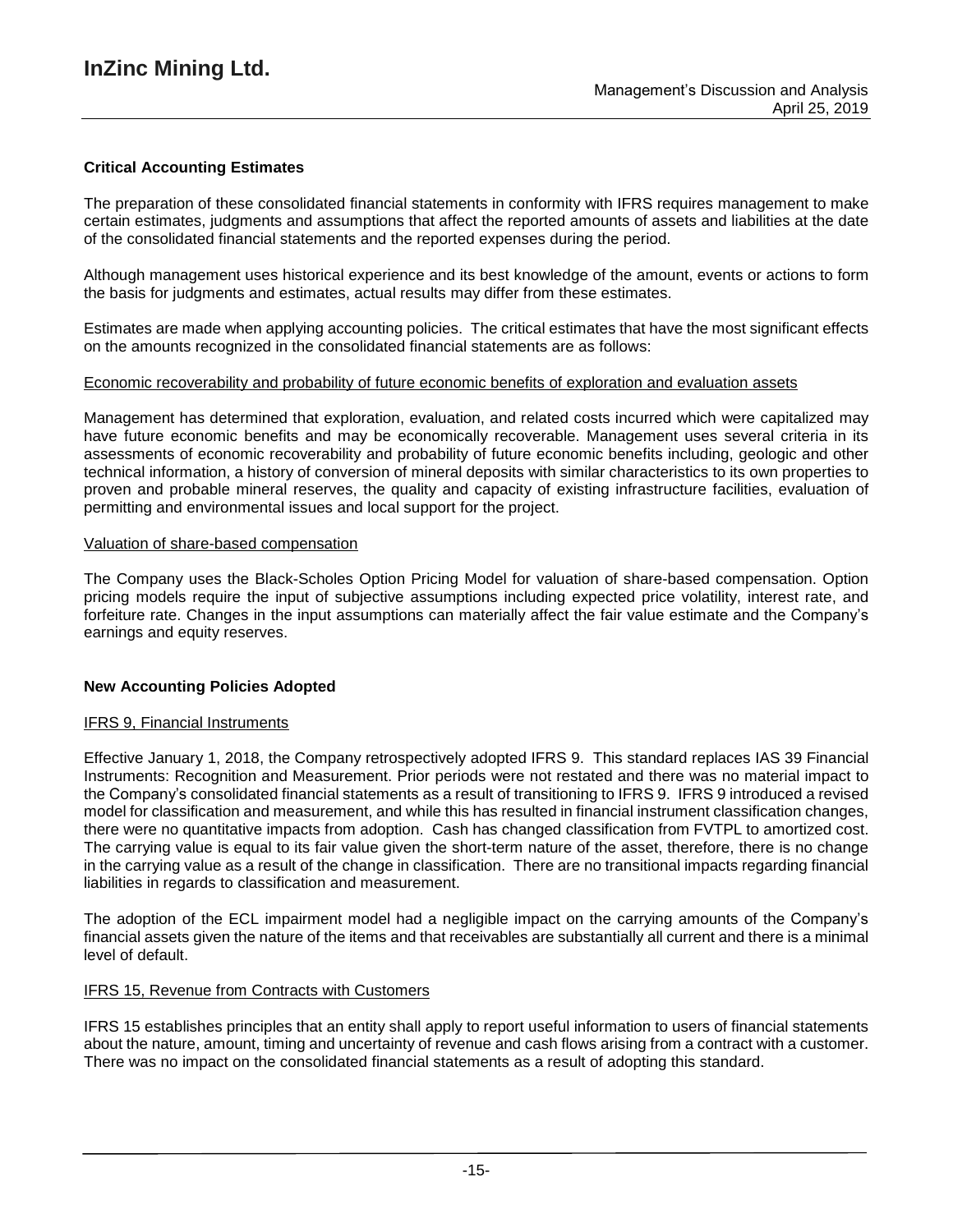#### **New and Amended IFRS Pronouncements**

The following new standards, amendments to standards and interpretations applicable to the Company are not yet effective and have not been applied in preparing the condensed interim consolidated financial statements.

#### IFRS 16, Leases

IFRS 16, "Leases" replaces IAS 17, "Leases". The new standard requires lessees to recognize a lease liability reflecting future lease payments and a "right-of-use asset" for virtually all lease contracts, and to record it on the statement of financial position, except with respect to lease contracts that meet limited exception criteria. The standard is effective for annual periods beginning on or after January 1, 2019, with earlier application permitted. The Company has determined the impact of this new standard will be increased disclosure.

#### **Off-Balance Sheet Arrangements**

The Company does not have any off-balance sheet arrangements.

#### **Financial Instruments and Risk Management**

Financial instruments measured at fair value are classified into one of three levels in the fair value hierarchy according to the relative reliability of the inputs used to estimate the fair values. The three levels of the fair value hierarchy are:

- Level 1 Unadjusted quoted prices in active markets for identical assets or liabilities;
- Level 2- Inputs other than quoted prices that are observable for the asset or liability either directly or indirectly; and
- Level 3 Inputs that are not based on observable market data.

Cash and marketable securities are measured at fair value using level 1 inputs. The value of receivables, advances, reclamation deposit, and accounts payable and accrued liabilities approximates their carrying values.

#### **Financial risk factors**

The Company is exposed to a variety of financial risks by virtue of its activities including credit, liquidity, interest rate, foreign currency, and price risk.

#### Credit risk

The Company is exposed to industry credit risks arising from its cash holdings and receivables. The Company manages credit risk by placing cash with major Canadian financial institutions. The Company's receivables are due primarily from the Federal Government of Canada. Management believes that credit risk related to these amounts is nominal.

#### Liquidity risk

Liquidity risk is the risk that the Company will not have sufficient funds to meet its financial obligations when they are due. To manage liquidity risk, the Company reviews additional sources of capital and financing to continue its operations and discharge its commitments as they become due.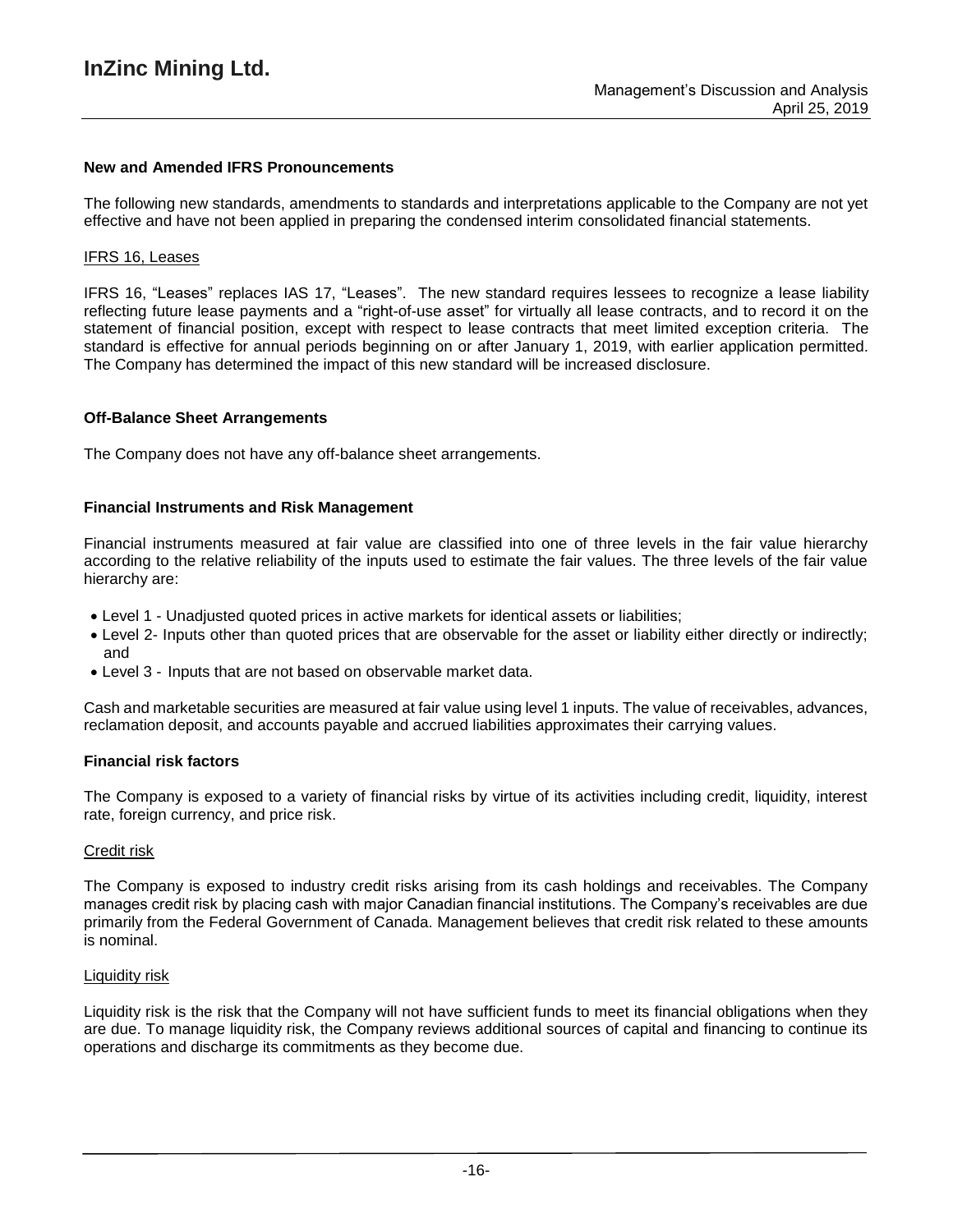### **Financial Instruments and Risk Management** (cont'd…)

#### **Financial risk factors** (cont'd…)

#### Interest rate risk

Interest rate risk is the risk that the fair value of future cash flows of a financial instrument will fluctuate because of changes in market interest rates. The Company is not exposed to interest rate risk as it does not have any significant financial instruments with interest rates, with the exception of cash. Interest earned on cash is based on prevailing bank account interest rates, which may fluctuate. A 1% change in interest rates would result in a nominal difference for the year ended December 31, 2018.

#### Foreign currency risk

The Company is exposed to foreign currency risk on fluctuations related to cash and accounts payables and accrued liabilities that are denominated in United States Dollars. A 10% change in foreign exchange rates would result in a nominal difference for the year ended December 31, 2018.

#### Price risk

The Company has limited exposure to price risk with respect to commodity and equity prices. Equity price risk is defined as the potential adverse impact on the Company's earnings due to movements in individual equity prices or general movements in the level of the stock market. Commodity price risk is defined as the potential adverse impact on earnings and economic value due to commodity price movements and volatilities.

#### **Authorized and Issued Share Capital as at April 25, 2019**

Issued and outstanding: 109,185,419 common shares

Options outstanding are as follows:

| <b>Number of options</b>  | <b>Exercise price</b> | <b>Expiry date</b> |
|---------------------------|-----------------------|--------------------|
|                           |                       |                    |
| 1,500,000                 | \$<br>0.135           | May 31, 2020       |
| 1,300,000                 | 0.13                  | December 20, 2020  |
| 200,000                   | 0.22                  | January 30, 2021   |
| 2,650,000                 | 0.09                  | May 31, 2021       |
| 500,000                   | 0.11                  | June 21, 2021      |
| 980,000                   | 0.12                  | October 11, 2022   |
|                           |                       |                    |
| 7,130,000                 |                       |                    |
|                           |                       |                    |
| <b>Number of warrants</b> | <b>Exercise price</b> | <b>Expiry date</b> |
|                           |                       |                    |
| 17,177,100                | \$<br>0.15            | December 14, 2019  |
| 2,138,500                 | 0.15                  | December 20, 2020  |
|                           |                       |                    |
| 19,315,600                |                       |                    |
|                           |                       |                    |